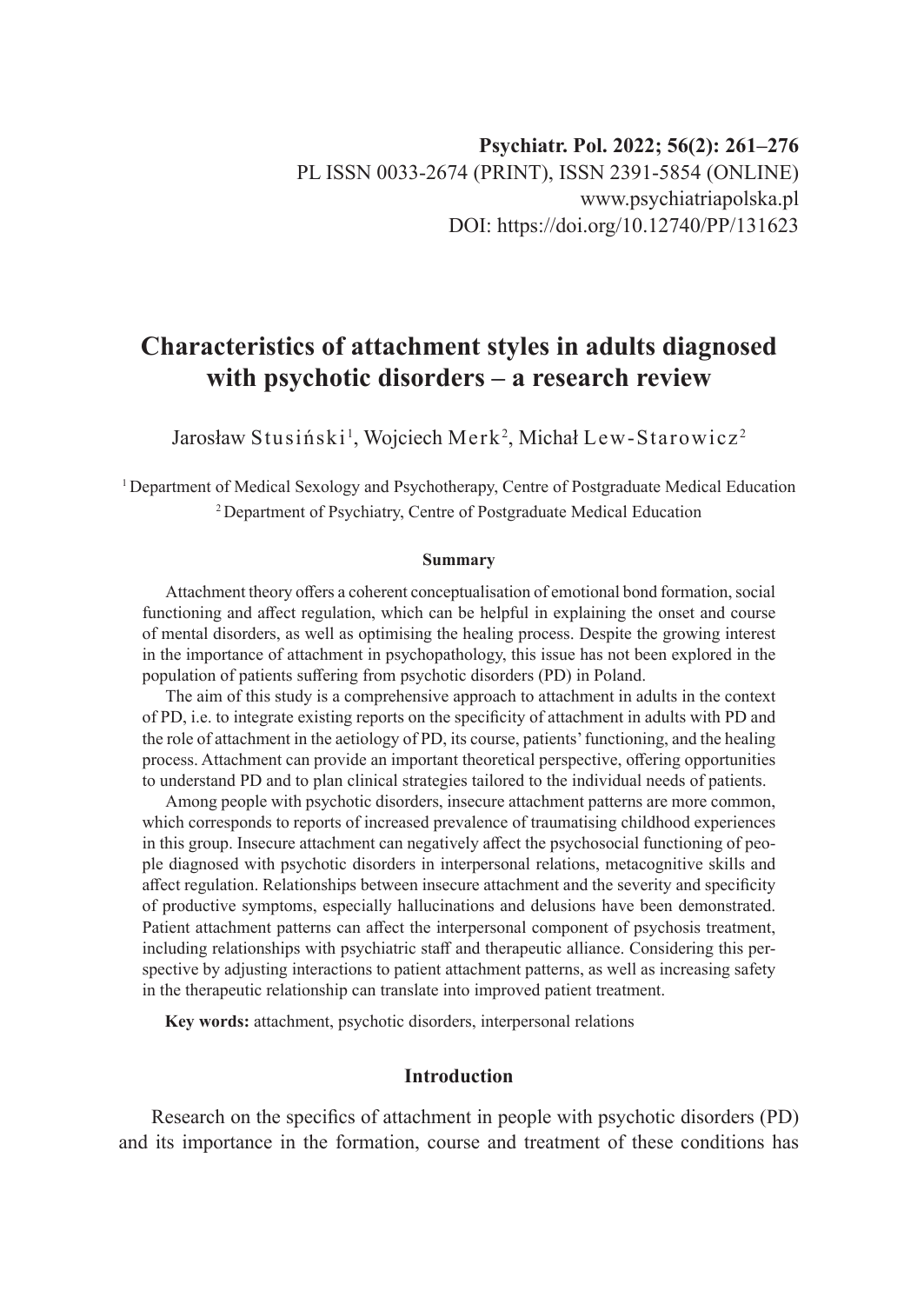been conducted for about three decades<sup>1</sup>. To the best of the authors' knowledge, no cross-sectional or prospective study on this subject of the Polish population of people diagnosed with PD has been published so far. The purpose of this study is to present the theoretical foundations and to summarize current knowledge about attachment in adults diagnosed with PD<sup>2</sup> .

#### **Theory of attachment**

Attachment theory, introduced by Bowlby [1], assumes that early relationships with primary caregivers shape the sphere of the subsequent relational functioning of the individual. Attachment is a type of lasting emotional relationship formulated in relation to a particular person, characterized by a desire for closeness and experiencing stress in a situation of unwanted separation. Early childhood experiences lead to the formulation of working models composed of mental representations of themselves, other people and relationships with them, which are the basis for interpreting experiences, managing their behavior and regulating mood. A properly functioning relationship with caregivers should simultaneously allow exploration and development of independence, as well as provide a sense of security and neutralize negative emotions [2-4]. Attachment needs are triggered when we experience negative events or emotions and are satisfied through closeness of caregivers and their quick response – providing comfort and care [5]. The research of Ainsworth et al. [6] assessing the child's response in a situation of separation from the caregiver ("foreign situation procedure") has allowed for the separation of three organized attachment patterns: *secure, avoidant* and *ambivalent*. Main and Solomon [7] supplemented this division with a disorganized pattern. These patterns, called attachment styles, have also been described in relation to adults.

Secure attachment is shaped in relation to an available and sensitive caregiver and in adulthood is expressed through the ability to create close emotional relationships while maintaining autonomy. The other three styles represent insecure attachment. Avoidant attachment arises as a result of a child learning how to inhibit emotional expression due to its ineffectiveness in causing the expected response of caregivers and directing attention to exploration. In adulthood, it is characterized by excessive emotional control, avoidance of close relationships, and focus on achievement [2-5]. Bartholomew [8] distinguished two types of avoidant attachment: fearful*,* in which avoidance is to protect against rejection or injury, and dismissing, in which avoidance is to secure a sense of independence and self-reliance. Anxious attachment, also known as ambivalent, anxious-ambivalent or preoccupied is a consequence of inconsistent availability of caregivers and a constant need to attract their attention, resulting in ex-

<sup>1</sup> The reader will find a list of studies on this subject in three literature reviews [2, 3, 11] and a meta-analysis [9].

<sup>2</sup> The paper does not include the issues of assessing attachment made by children and adolescents with PD and assessing the relationship with parents in childhood made by adult patients [cf. 2, 3, 9].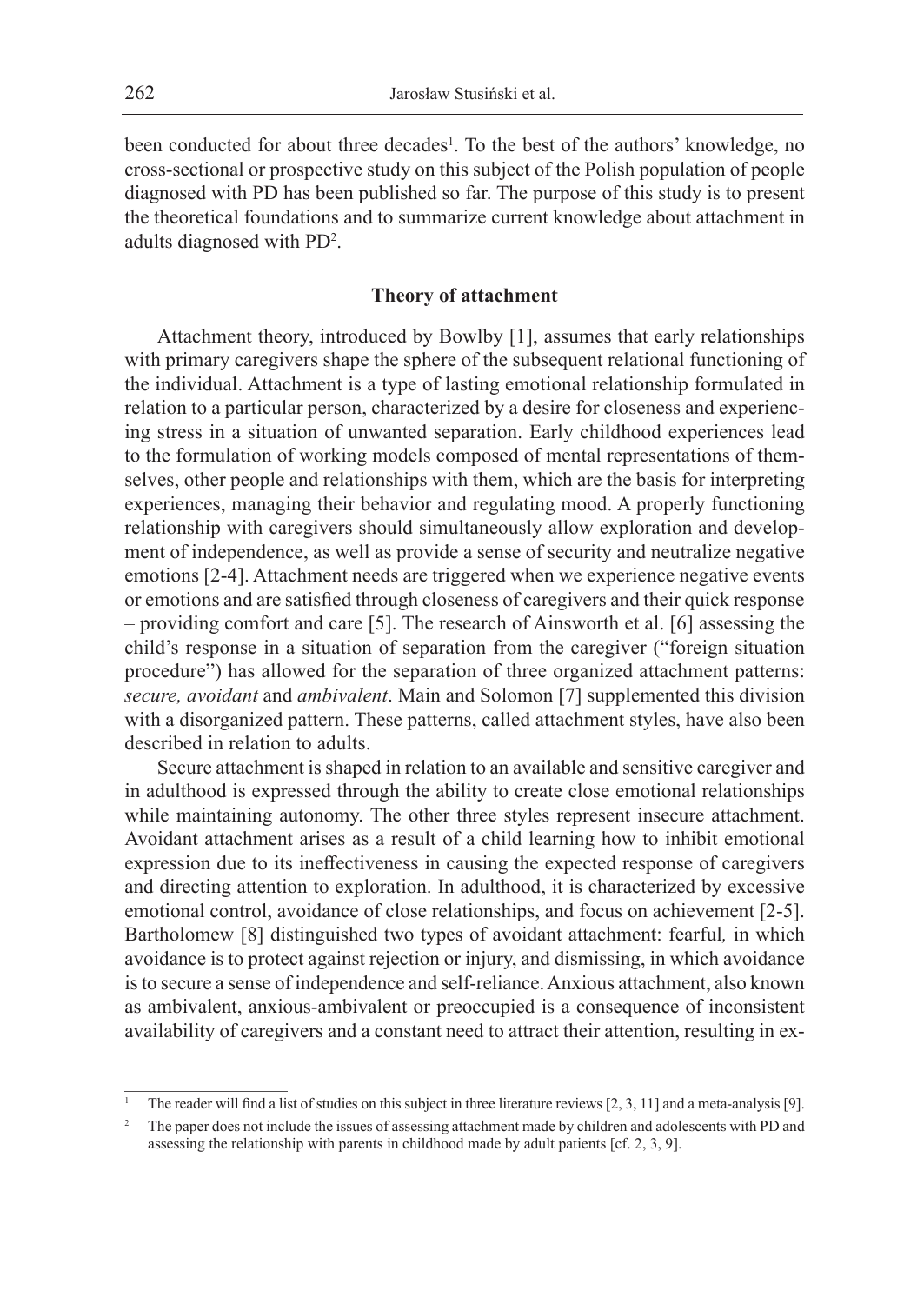aggerating negative emotions and limiting exploration. This pattern leads in adulthood to insufficient emotional control and autonomy, associated with excessive expression of negative emotions and high dependence. Disorganized attachment is shaped when caregivers themselves are perceived by the child as a source of anxiety or danger and are associated with childhood experiences of negative phenomena, e.g., neglect, loss or various types of violence. There are two types of this style: unresolved, characterized by episodic disorders of organized patterns, and cannot classify, characterized by a lack of dominant organized patterns. Disorganized attachment does not allow for the creation of coherent strategies for regulating emotions and creating interpersonal relationships. It is common in the literature that disorganized attachment in adulthood represents a fearful style, characterized by high levels of both anxiety and avoidance in interpersonal relationships [2-5, 9, 10].

Attachment styles show relative stability over time. Attachment in adulthood, however, does not depend entirely on the patterns formed in childhood and can be modified by later experiences, e.g., loss and/or creation of important relationships or trauma. Itshould also be noted that the relationships created between adults significantly differ from the caregiver-child relationship in terms of their specificity (mutuality of care) and the functions they perform (sexual relationships, company, shared experiences and goals, etc.) [2-5].

#### **Measurement of attachment in adulthood**

There are two approaches to measure attachment in adults: narrative and self-report [2, 11]. The narrative approach is represented by Adult Attachment Interview (AAI) developed by Main et al. [12]. This is a partially structured interview defining "states of mind" in relation to attachment based on the assessment of the individual's narrative coherence in describing his relationship with parents. On this basis, the subjects are qualified into one of four styles: autonomous, dismissing, preoccupied and unresolved.

Within the self-report approach, the respondents assess their attachment in relation to relationships formed in adulthood, especially romantic ones. Hazan and Shaver [13] were the first to recognize that attachment processes in adulthood represent romantic love. The Adult Attachment Questionnaire (AAQ) constructed by them allows qualifying subjects based on their relationship with partners to one of the three attachment styles initially distinguished by Ainsworth (secure, avoidant and anxious-ambivalent). This approach resulted in creation of further tools for categorizing attachment prototypes in adults [2, 3, 11].

As an alternative to the categorical model predicting different prototypes, attachment can be assessed in a dimensional model, i.e., in relation to two dimensions: taken in the affective-behavioral sense as anxiety and avoidance or in the cognitive sense as a model of yourself and others [2, 3]. Bartholomew [8] proposed a model that includes both prototypes and attachment dimensions. In this approach, the configuration of the positive or negative dimensions of self (anxiety) and others (avoidance) allows us to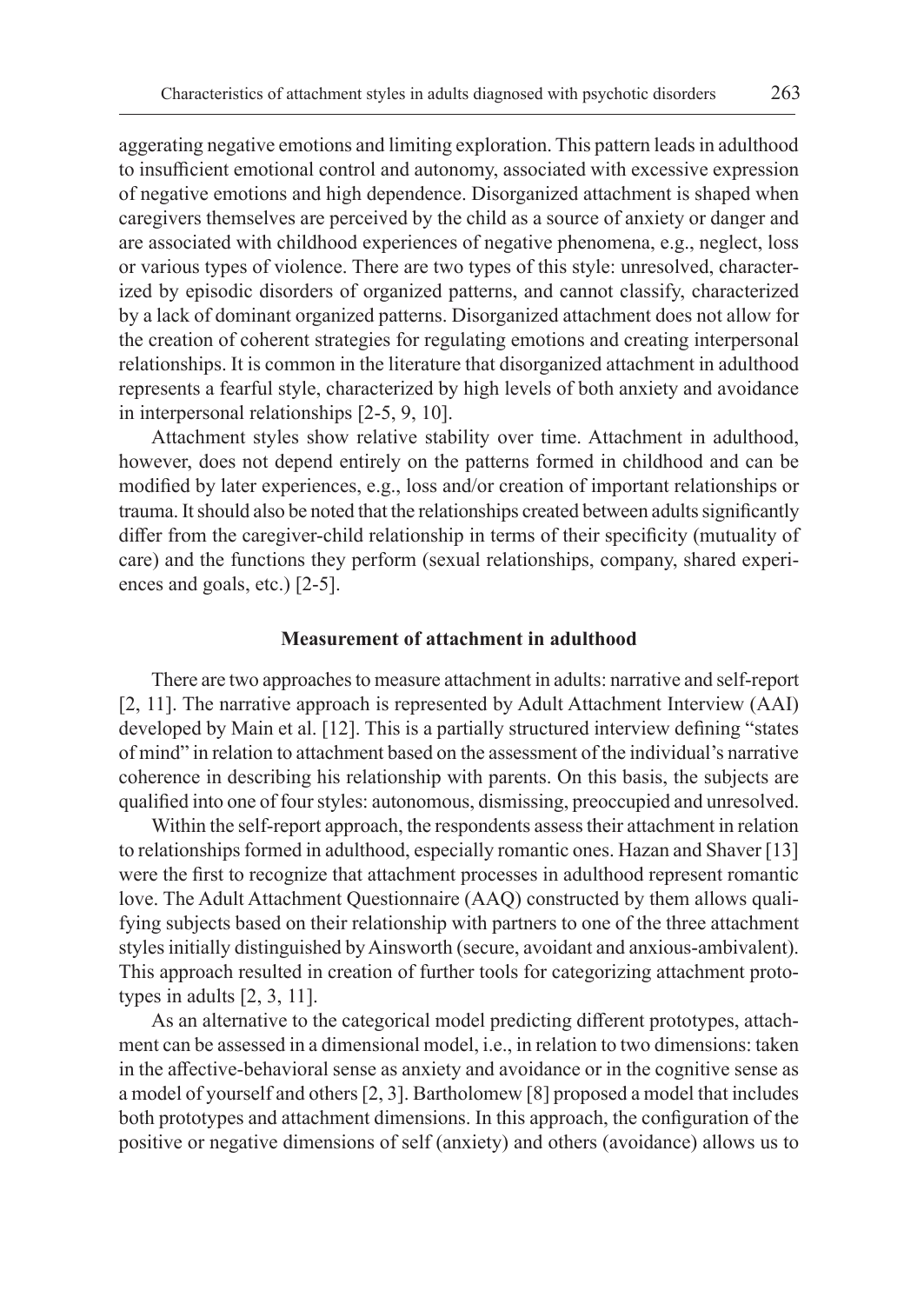distinguish four categories of attachment: secure, preoccupied, dismissing and fearful. She also stated that individual patterns are not disjoint, but often overlap.

The tool specifically designed to assess attachment in adults diagnosed with PD is the Psychosis Attachment Measure (PAM) developed by Berry et al. [14]. It does not include questions about romantic relationships but focuses on the current relationship of respondents to important people in their lives. A list of attachment assessment tools used in research among psychotic patients is provided in Table 1.

Gumley et al. [11] in a systematic review on attachment in PD observed an exceptional agreement of results of studies, despite methodological differences, which they considered as evidence supporting the theoretical accuracy of measuring attachment in people suffering from PD. In Poland, the basic tool for assessing attachment in adults is the Plopa [15] Attachment Styles Questionnaire (KSP). KSP is based on the concept of Hazan and Shaver, and therefore refers to romantic relationships, which limits its applicability only to people who have experienced such a relationship.

| Name                                            | Authors                          | Application                                                                                                                                                                                                                                                                                                                       |  |
|-------------------------------------------------|----------------------------------|-----------------------------------------------------------------------------------------------------------------------------------------------------------------------------------------------------------------------------------------------------------------------------------------------------------------------------------|--|
| Adult Attachment Interview (AAI)                | Main et al. [12]                 | Assessment of attachment based<br>on descriptions of relationships with caregivers<br>in the dimensions: secure-insecure<br>and deactivation (avoidance) - hyperactivation<br>(anxiety), as well as in relation to four styles:<br>autonomous, dismissive, preoccupied<br>and unresolved.                                         |  |
| <b>Psychosis Attachment Measure</b><br>(PAM)    | Berry et al. [14]                | Assessment of attachment to important<br>characters in the dimensions of anxiety<br>and avoidance.                                                                                                                                                                                                                                |  |
| <b>Attachment Style Questionnaire</b><br>(ASQ)  | Feeney et al. [16]               | Assessment of attachment regarding<br>relationships with others in the following<br>dimensions: discomfort (avoidance),<br>relationships as secondary (avoidance),<br>need for approval (fear), preoccupation (fear)<br>and trust (fear) and in relation to four styles:<br>autonomous, avoidance, preoccupied<br>and ambivalent. |  |
| Relationship Questionnaire (RQ)                 | Bartholomew and<br>Horowitz [17] | Assessment of attachment in the field<br>of friendship patterns in the dimensions of fear<br>and avoidance and in relation to four styles:<br>secure, fearful, preoccupied, dismissing.                                                                                                                                           |  |
| Service Attachment<br>Questionnaire (SAQ)       | Goodwin et al. [18]              | Attachment assessment in relation to hospital<br>staff on a safety scale.                                                                                                                                                                                                                                                         |  |
| <b>Revised Adult Attachment Scale</b><br>(RAAS) | Collins [19]                     | Assessment of attachment in romantic<br>relationships on three scales: closeness,<br>dependence and anxiety.                                                                                                                                                                                                                      |  |

|  | Table 1. Tools used to measure attachment in adults suffering from PD [3, 4, 10, 11] |  |  |  |  |  |  |
|--|--------------------------------------------------------------------------------------|--|--|--|--|--|--|
|--|--------------------------------------------------------------------------------------|--|--|--|--|--|--|

*table continued on the next page*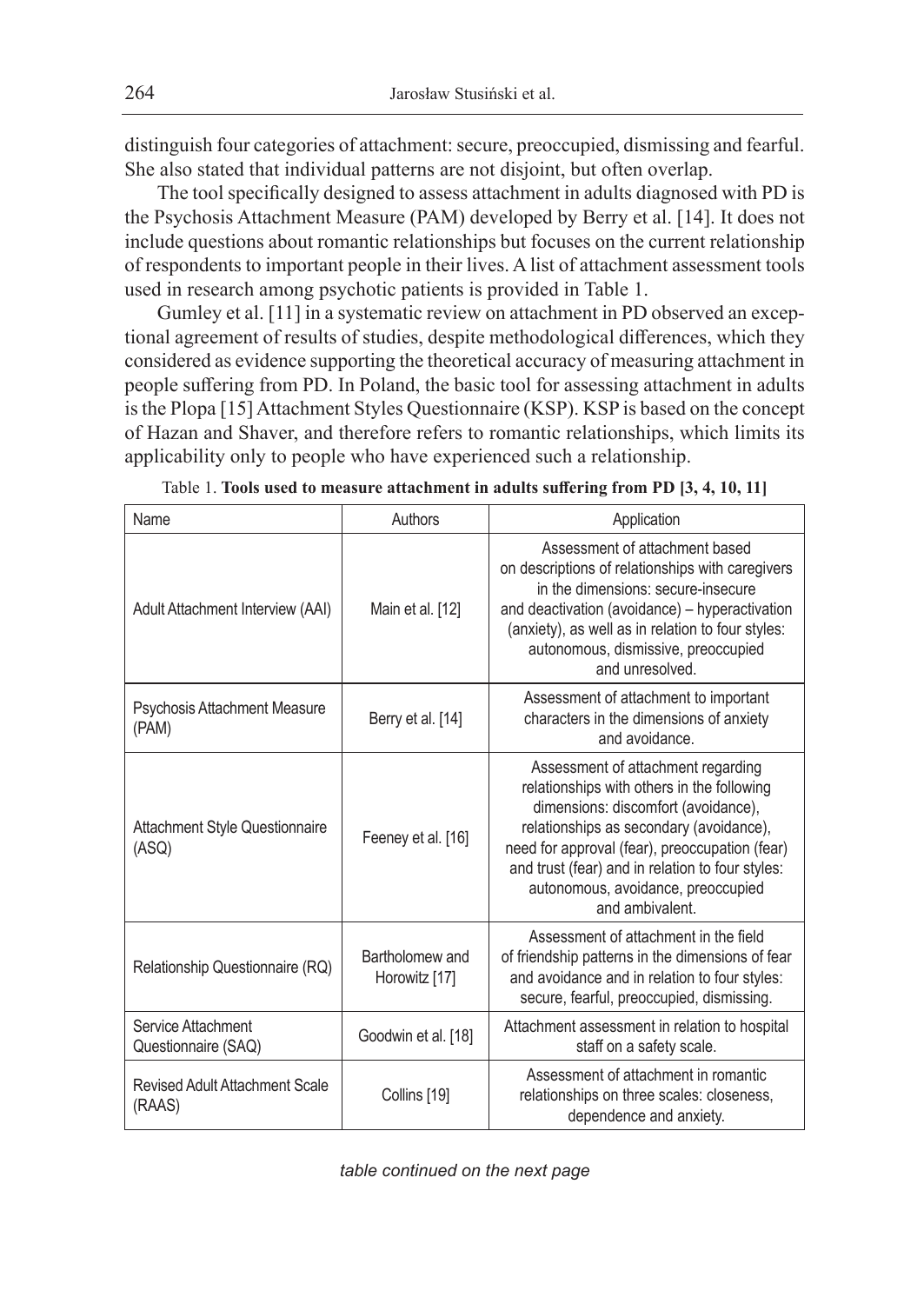| <b>Adult Attachment Questionnaire</b><br>(AAQ)    | Hazan and Shaver<br>[13] | Assessment of attachment in romantic<br>relationships in relation to three styles: secure,<br>avoidant and anxious-ambivalent. |
|---------------------------------------------------|--------------------------|--------------------------------------------------------------------------------------------------------------------------------|
| <b>Experiences in Close</b><br>Relationship (ECR) | Brennan et al. [20]      | Assessment of attachment in important<br>relations in the dimensions of avoidance<br>and anxiety.                              |

# **Characteristics of attachment in people suffering from PD**

Three literature reviews, two of which are systematic reviews [3, 11], on attachment in adults suffering from PD indicated a greater prevalence of insecure attachment among them compared to control groups, with higher scores being noted especially for the avoidant pattern [2, 3, 11]. Harder [10] states that the dismissing and disorganized attachment patterns are over-represented among people with PD.

A meta-analysis of Carr et al. [9] revealed a significant prevalence of insecure attachment styles among people with PD, amounting to 76%, significantly higher than in non-clinical groups (38%). Analysis of the distribution of insecure attachment styles among people diagnosed with PD showed the highest incidence of fearful styles (38%). Avoidant style was found in 23%, and anxiety in 17% of those with PD. The incidence of fearful attachment can be significantly underestimated because this style was not included in most of the analyzed studies. The findings of Carr et al. [9] differ from previous reports on the prevalence of avoidant style among people with PD. In their opinion, this may result from various ways of assessing attachment in individual studies, as well as taking into account groups at increased risk of PD in their meta-analysis. In general, however, such a high prevalence of insecure attachment among people with PD is consistent with reports of an increased incidence of experiences in early stages of development that may adversely affect attachment patterns [9; see 21, 22].

#### **The role of attachment in the development of PD**

Trauma experienced at an early stage of development, negative events, neglect or inadequate upbringing approaches are considered factors that can affect brain development, and thus change the functions of neuroendocrine affect regulation and cognitive functions. Debbané et al. [23] described five neurobiological pathways combining insecure attachment with the risk of developing PD in predisposed individuals, including hyperactivity of the hypothalamic-pituitary-adrenal axis, dysfunction of the dopaminergic system, reduced levels of oxytocin, and the effect of inflammatory reactions of the nervous system and oxidative stress. In their opinion, abnormal neurobiological processes relevant to the development of PD may occur under the influence of early stress-inducing experiences in attachment relationships, especially during critical periods of nervous system development. Rajkumar [24], on the other hand, characterized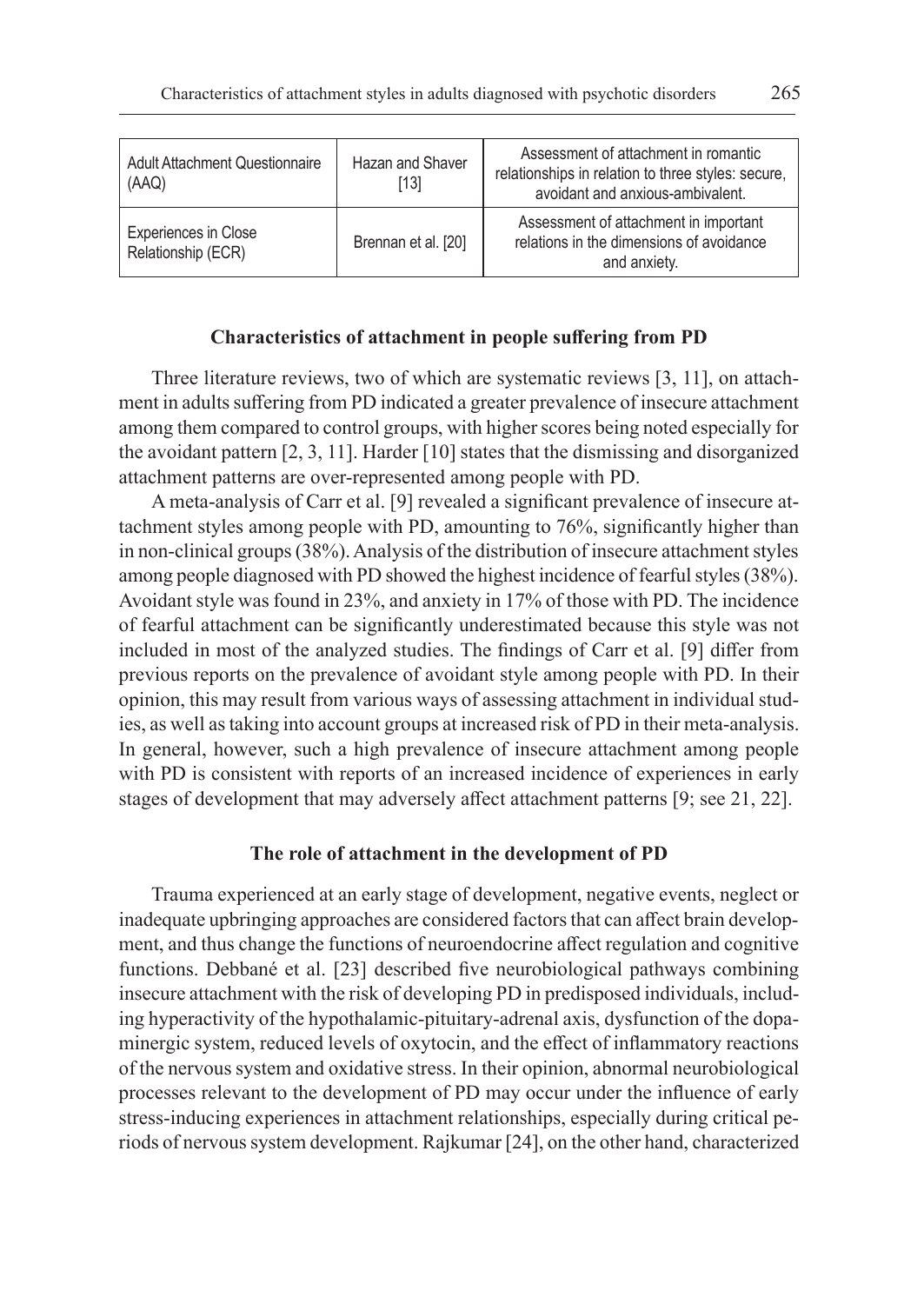numerous neurobiological similarities between people with attachment disorders in childhood and those suffering from schizophrenia.

Neurobiological processes connected with insecure attachment can modify further mental development in two main areas. First of all, affect regulation mechanisms may be disturbed, which would increase the vulnerability to stress and at the same time reduce ability to cope with it. Secondly, the disorder may involve metacognitive skills. In the case of people suffering from PD, there is an impairment of the ability to identify and understand one's own and others' mental states, such as beliefs, emotions and intentions, referred to as "mentalization" and "theory of mind"<sup>3</sup> . In addition, early traumatic experiences favor dissociation, which can become an activated response, perpetuated and aggravated by later stressful situations, also negatively affecting the ability to regulate affect and metacognitive skills [3, 9, 11, 25, 26].

As a result, the ability to coherently and adequately recognize and interpret messages about yourself, others or the social sphere in general is disturbed, and adaptive coping strategies are not developed. During development, shaping incorrect explanations of social experiences combined with emotional hypersensitivity may initially promote prodromal symptoms of PD, and then the occurrence of a full-blown psychotic episode [9, 23-27].

Harder [10] assumes that the two most common insecure attachment styles among people with PD: dismissive and disorganized, are associated with separate risk mechanisms in the development of PD. For the dismissive style, she mentions deactivation of affect, incorrect mentalization and the use of externalizing behavioral and cognitive strategies, and for disorganized, increased sensitivity to stress and dissociation. Korver-Nieberg et al. [3] suggest that insecure attachment can be a susceptibility factor for an unfavorable course of the disease later in life. This is due to social withdrawal and poorer quality relationships with others, which in itself can be a source of stress, as well as hampering the protective effects of positive social relationships.

The relationship between attachment and neurobiological factors predisposing to development of PD should not be considered in terms of simple causal relationships. Disturbances in anatomy and physiology of the nervous system specific to PD can manifest very early, affecting attachment relationships and later affecting ability to regulate affect and metacognitive abilities [cf. 24]. Deficits in these areas may appear with the onset of symptoms and increase with them, and the worse course of the disease may also contribute to social withdrawal of patients [3]. Only some people with insecure attachment patterns develop PD and not all people with PD exhibit insecure attachment. The PD should be treated as a highly stressful life event, having a farreaching impact on forming attachment [2, 9, 10, 24].

In the literature on this subject, it is common to identify with each other the constructs of mentalization and theory of mind [cf. 25].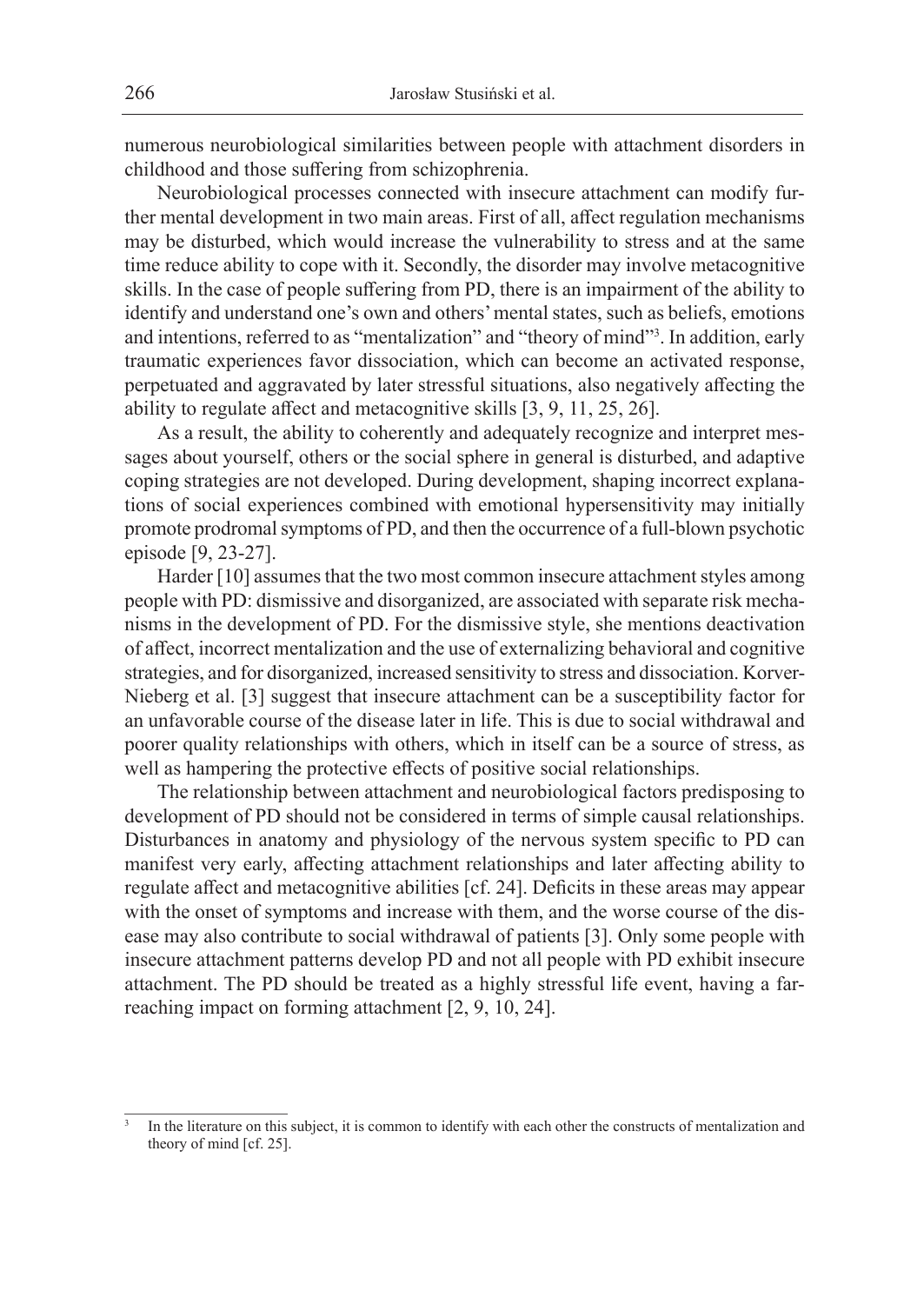#### **Attachment and psychosocial functioning of people with PD**

Insecure attachment, often found in PD, is characterized by problems with psychosocial functioning in the field of interpersonal relationships, mentalization and theory of mind, and emotional regulation.

### Interpersonal relations

In the study of Berry et al. [28] on a group of 58 patients with PD, the subjects reported on average having two attachment relationships. Assessment of attachment in relationships with parents and psychiatric staff revealed different levels of anxiety and avoidance. Patients reported significantly less anxiety in relationships with a key employee compared to general relationships and relationships with parents. Lower levels of avoidance were reported for relationships with parents. This suggests that in PD the capacity to modify ways of creating relationships with others remains.

The same authors showed in a group of 96 patients with PD the relationship between severity of insecure attachment dimensions and interpersonal difficulties assessed on the basis of psychiatric staff observations: anxiety was associated with excessively demanding behaviors, and avoidance with interpersonal hostility. Greater attachment difficulties in peer relationships, higher levels of preoccupation and discomfort associated with intimacy, and greater need for approval have been demonstrated by Couture et al. [29] in 96 patients with a first episode of PD compared to 66 healthy people.

Picken et al. [30] in a study of 110 patients with PD and substance abuse showed that higher levels of attachment anxiety were associated with a greater total number of reported traumatic interpersonal events, as well as with a greater severity of posttraumatic symptoms. Higher levels of avoidance attachment were associated with reporting fewer traumatic events.

#### Metacognitive skills

Pos et al. [31] evaluated the relationship between insecure attachment styles and theory of mind in 111 patients diagnosed with schizophrenia spectrum disorders, 106 healthy people from their siblings, and 63 healthy people not related to patients (control group). Patients had significantly higher scores on both anxiety and avoidant attachment and scored worse on the cognitive and affective dimensions of the theory of mind compared to siblings and the control group. Greater anxiety was associated with greater irregularities in the cognitive aspect of the theory of mind. Avoidance was significantly associated with both the cognitive and affective dimensions of the theory of mind, with better functioning in this sphere reported in patients with low or high levels of attachment avoidance compared to medium levels.

MacBeth et al. [32] in a group of 34 people with a first episode of PD showed significantly lower results in terms of reflexive functioning among subjects with dismissive attachment compared to those with both secure and preoccupied attachment.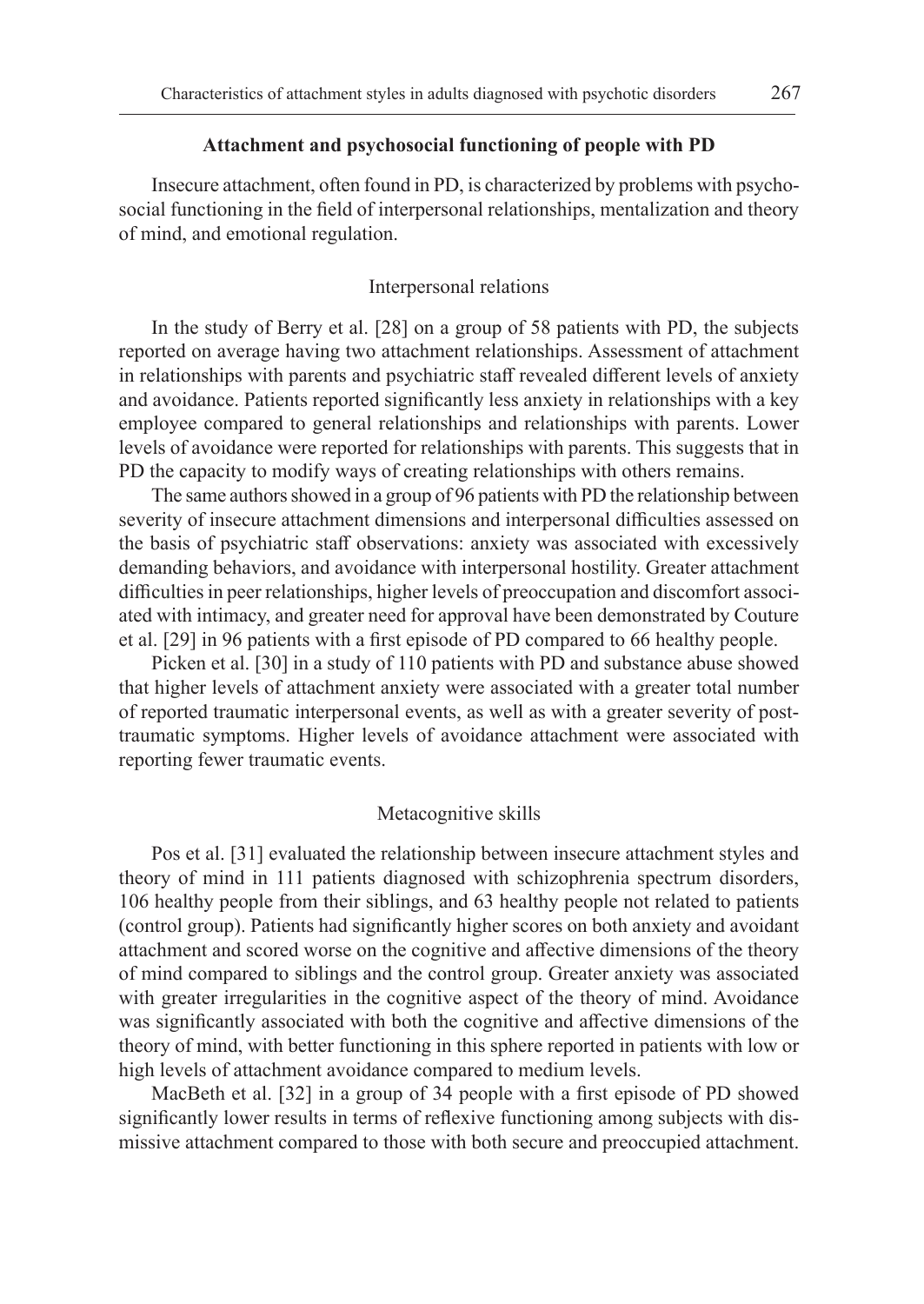The study of Korver-Nieberg et al. [33] in a group of 32 adolescents with early PD and 78 healthy people, did not show significant differences in the ability to adopt a visual perspective – the cognitive dimension of the theory of mind shaped around 2 years of age, or significant relationships between this ability and attachment. This means that mind deficits documented in PD develop later, more as a result of illness than in relation to attachment relationships or relate to higher dimensions of the theory of mind.

### Emotional regulation

Owens et al. [34] showed in 49 patients with PD that attachment avoidance and anxiety were significantly associated with greater difficulties in regulating emotions. Especially avoidance was associated with non-acceptance of emotional reactions and a lack of emotional awareness and emotional understanding. Anxiety, but not avoidance, was a significant predictor of emotional regulation. Darrell-Berry et al. [35] showed in a group of 174 psychotic subjects and 120 healthy subjects that avoidance, but not anxiety, was significantly associated with anger, and this relationship was partly mediated by paranoia. The study of Ascone et al. [36] on 60 patients with PD and 40 healthy people confirmed the assumption that in the relationship between attachment anxiety and paranoia mediates the use of strategies that strengthen emotions (self-blame, rumination and catastrophizing). However, the role of blaming others in the relationship between avoidance and paranoia has not been confirmed.

# **Attachment and characteristics of psychotic symptoms**

Insecure attachment can increase the susceptibility to individual symptoms (especially in relation to difficulties in coping with stressful situations) or have a negative effect on the course of PD when symptoms already occur [37]. Dismissive and fearful styles can be associated with a tendency to shape delusional beliefs. However, the differences between them in the perception of the self (positive in a dismissive style and negative in a fearful style) can translate into different roles attributed to oneself in the system of paranoid beliefs, i.e., as a victim or guilty person [2, 37, 38]. In the case of auditory hallucinations, the attitude of patients towards them, as well as the level of distress associated with them can be shaped by operational models representing previous interpersonal experiences [2, 37]. According to Berry et al. [26], people with anxiety attachment will be willing to consider hallucinations as powerful and changeable, friendly and hostile, and to respond to them in a dependent manner. On the other hand, people with avoidant attachment will rather consider voices as hostile and try to suppress or oppose them. It is also assumed that attachment avoidance may promote susceptibility to negative symptoms, especially withdrawal, apathy and anhedonia [2, 25, 37].

Gumley et al. [11] assessed as low to moderate the relationship between insecure attachment and greater severity of positive and negative symptoms, as well as greater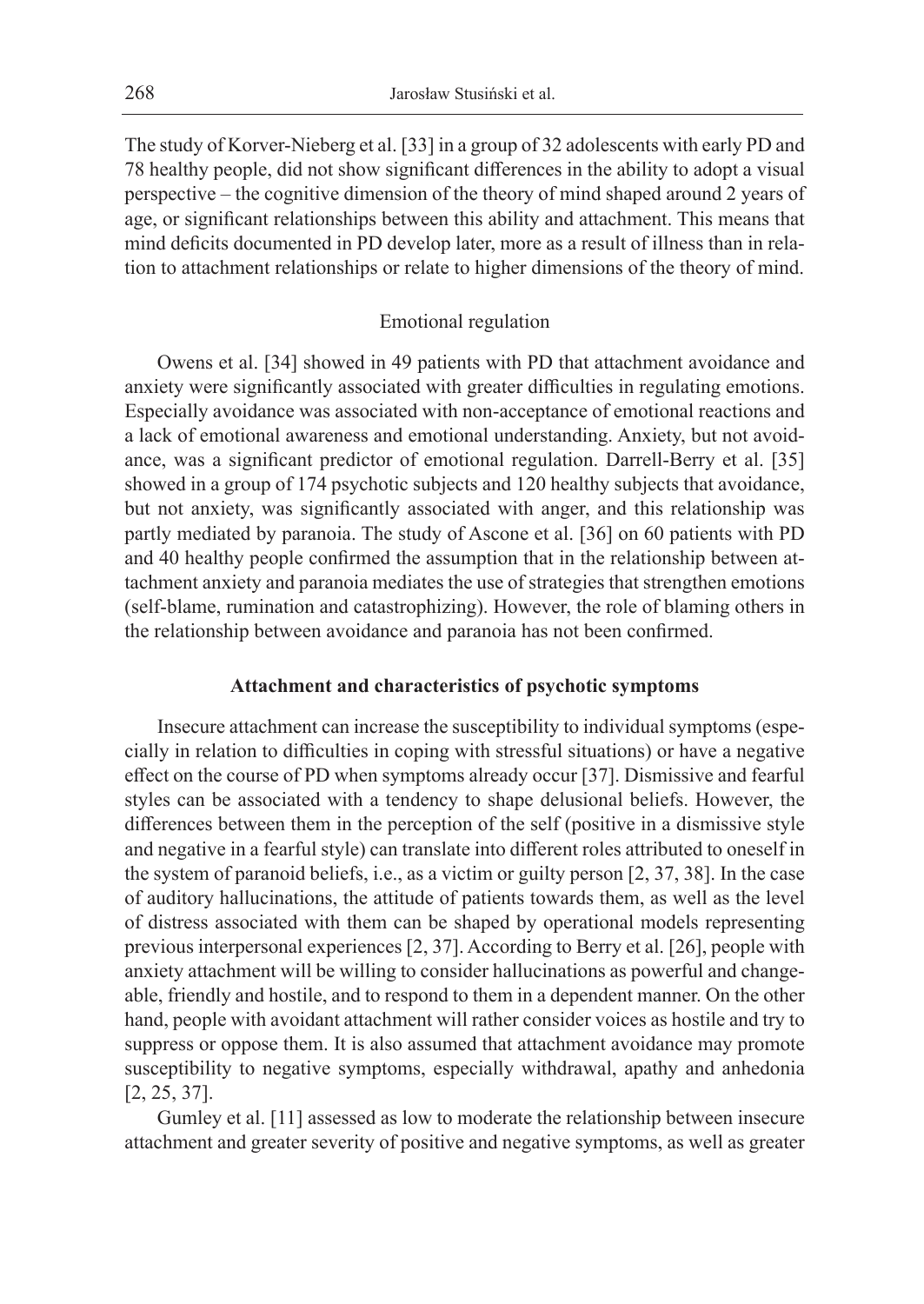severity of depressive symptoms and worse quality of life. A meta-analysis of Carr et al. [9] showed the existence of small but significant relationships between the severity of positive symptoms and anxiety and avoidance attachment in both clinical and non-clinical groups. No relationship was found between negative symptoms and attachment in clinical groups.

According to Berry et al. [37], it is possible that the characteristics of attachment anxiety and avoidance may be intensified during psychotic episodes. In a prospective study of people with PD they distinguished two subgroups: 33 patients in a stable mental state and 21 assessed initially during acute PD, which were then evaluated over six months. Avoidant style was associated with positive and negative symptoms. The relationship between avoidance and paranoia was independent of the severity of the disease. In another prospective study, Gumley et al. [11] assessed the relationship between attachment and severity of symptoms in 54 people with a first episode of PD within 12 months. Patients with preoccupied attachment showed a greater intensity of positive symptoms compared to patients with secure attachment both at the beginning of treatment and after six months.

Different relationships have been reported between different types of insecure attachment and positive symptoms. In a study by Ponizovsky et al. [39] out of 100 outpatient schizophrenic patients, preoccupied style was associated with higher delusional and suspicious/persecuted results, while the fearful style was associated with higher hallucinatory behavior. The study of Strand et al. [40] in a group of 47 outpatient patients with a diagnosis of PD showed significant positive relationships between the preoccupied style and the severity of symptoms, as well as the results in Symptom Checklist (SCL-90-R) in the field of depression, anxiety, interpersonal sensitivity, paranoia and psychoticism. Wickham et al. [41] found a strong association between insecure attachment and paranoid beliefs in a group of 176 people diagnosed with psychosis compared to 113 healthy people. Insecure attachment was, however, not associated with hallucinations in any of the groups. This relationship was partly captured in the study of Berry et al. [42]: in a group of 73 patients with PD, small but significant positive associations were shown between attachment anxiety (but not avoidance) and the intensity of hallucinatory voices and related distress.

The differences in the relationship between individual dimensions of attachment and psychotic symptoms were carefully documented by Korver-Nieberg et al. [43] among 500 patients diagnosed with PD from three countries. Analyzing the results from a categorical perspective, it was found that patients with secure attachment had the lowest levels of psychopathology in the Positive and Negative Syndrome Scale (PANSS). Compared to them, subjects with any type of insecure attachment had significantly higher overall scores and scores on positive, but not negative syndromes. Higher scores on hallucinatory behavior were found in patients with both fearful and dismissing attachment styles. Attachment anxiety allowed for the prediction of positive and affective symptoms. Both dimensions were connected with the intensity of halluci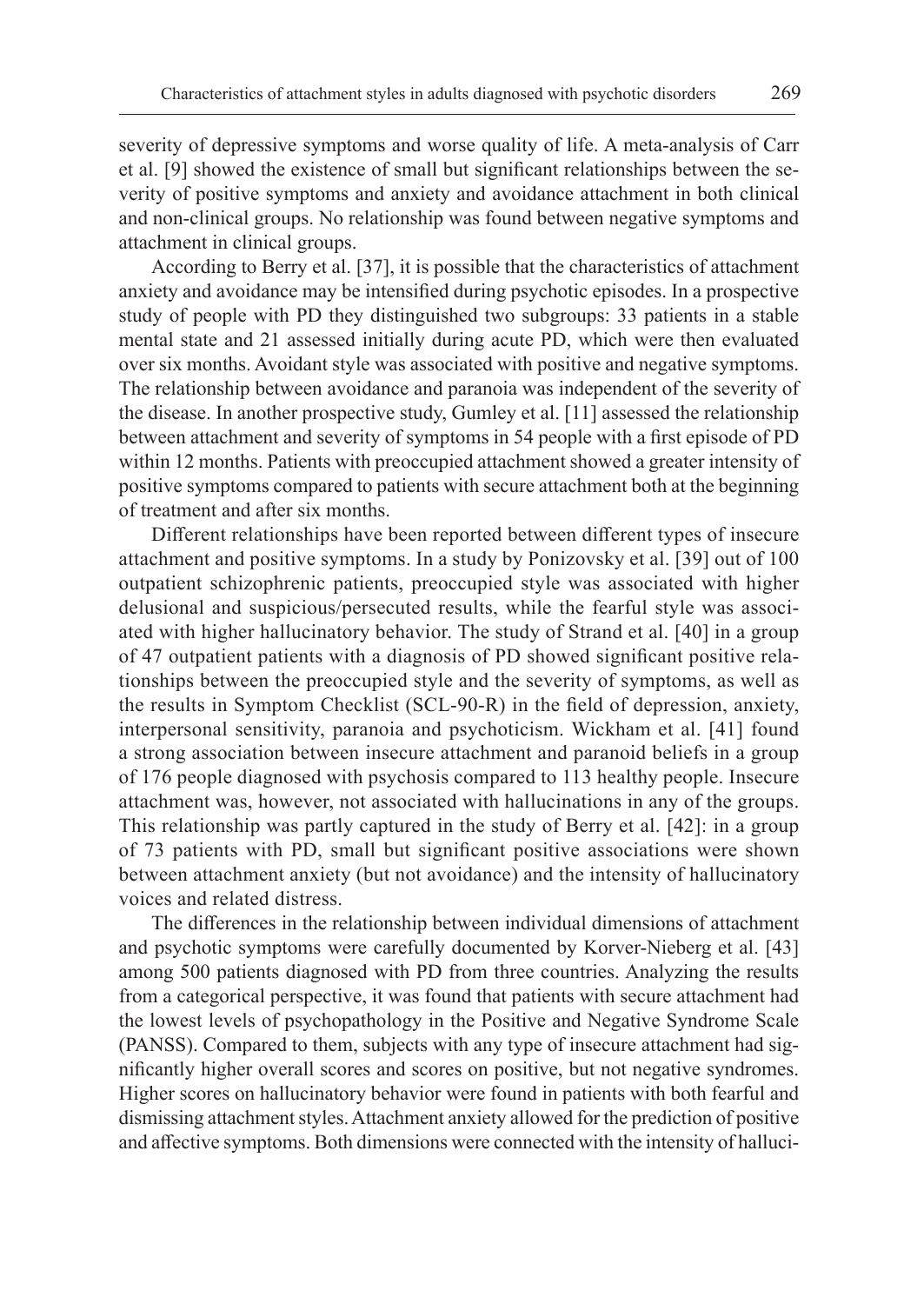nations and persecutory delusions. There were no significant attachment relationships with negative symptoms in either categorical or dimensional terms.

An important factor that can help to understand the relationship between insecure attachment and positive symptoms is the experience of trauma in the past. Pearce et al. [44] investigated the mediating role of attachment and dissociation in the relationships between childhood trauma and two types of psychotic symptoms: paranoia and auditory hallucinations in a group of 112 people reporting a diagnosis of PD or experiencing psychotic symptoms requiring specialist care. Fearful attachment and dissociation significantly mediated the relationship between trauma and paranoia. There was no relationship between attachment and hallucinations. The results of this study should be interpreted with caution due to the non-restrictive method of recruiting the study group. Pilton et al. [45] investigated the role of insecure attachment in the relationship between trauma and hallucinatory voices in 55 people diagnosed with PD who report auditory hallucinations. The anxiety dimension of attachment turned out to be associated with hallucinatory voices, their severity, and distress related to this symptom. However, no associations were found for the avoidance dimension. Attachment anxiety has been shown to mediate the relationship between childhood sexual and psychological violence and physical neglect, and the severity of voices and related distress.

In the largest study to date, Bucci et al. [46] analyzed the results of 588 people with PD, distinguishing four classes: secure, anxious, avoidant and disorganized attachment. Respondents from the avoidance and disorganized groups reported significantly higher average delusional results than respondents from the secure group. In the disorganized group, significantly higher hallucination rates were noted compared to the group with secure and anxious attachment, and higher scores on physical and sexual violence compared to all other classes. This finding indirectly indicates the potential relationship of disorganized attachment with psychotic symptoms and confirms the assumptions about linking this pattern with past trauma experiences.

# **Attachment and PD treatment**

There are reports that insecure attachment in people suffering from PD has a negative effect on their treatment and recovery [11, 37]. Ponizovsky et al. [47] showed in a group of 30 men with schizophrenia that avoidant and anxiety attachment were associated with significantly earlier onset of the disease. Avoidant attachment has also been associated with longer psychiatric hospitalizations. A prospective study by Gumley et al. [48] showed in a group of 54 patients with a first episode of PD that secure attachment was one of the factors predicting remission after 6 and 12 months in terms of negative, but not positive, symptoms.

It is recognized that among people with PD, insecure attachment is associated with less involvement in treatment, weaker compliance, less benefit from treatment, more frequent discontinuation, as well as a lower level of disclosure of information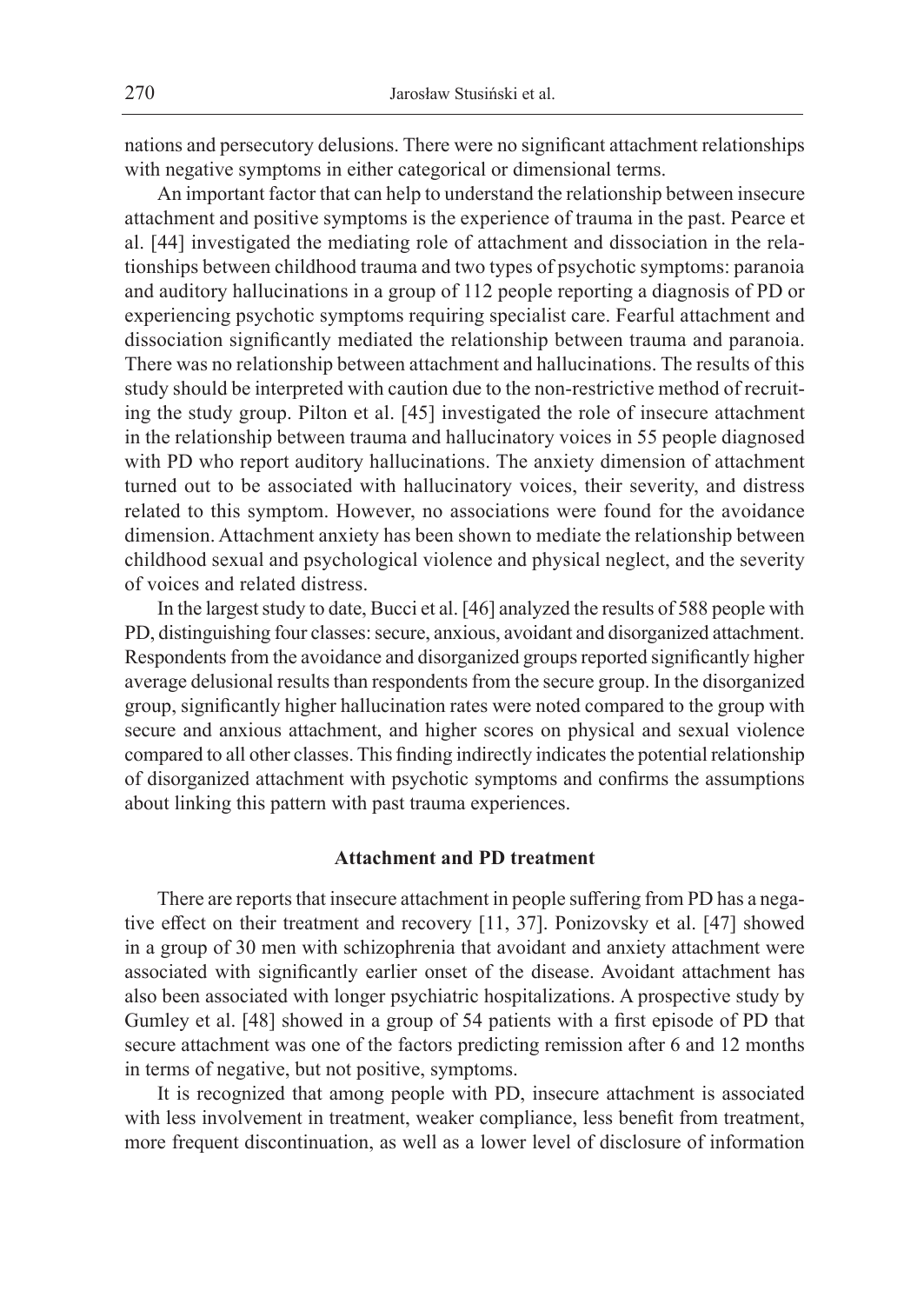about themselves and greater rejection of treatment providers [3, 11]. The potential role of attachment in the treatment of PD can be explained in relation to recovery styles [3]. The link between insecure attachment and maladaptive healing styles that tend to avoid recognition of psychotic experiences and minimize their significance is indicated by studies by Tait et al. [49] and Mulligan and Lavender [50] in groups of 50 and 73 patients with PD, respectively.

Berry et al. [37] noted significant negative correlations between attachment avoidance (but not anxiety) and therapeutic alliance assessed by both patients and staff, which remained under control of symptom severity. Kvrgic et al. [51] did not capture any relationships between attachment and alliance in a group of 156 outpatient patients with a diagnosis of schizophrenia or schizoaffective disorder.

In the study of Owens et al. [34], no links were found between therapeutic alliance assessments made by patients and staff, although poor therapeutic alliance and insecure attachment were associated with greater patient difficulty in regulating emotions. Picken et al. [30] did not show that the alliance assessed by patients and staff was significantly linked to the history of traumatic experiences that are important for forming attachment patterns. Also, the study of Berry et al. [52] in a group of 52 patients with the recent onset of PD who used cannabinols and their therapists, found differences in alliance assessment. Higher levels of attachment anxiety in patients were significantly associated with a better alliance assessed by therapists, especially regarding consent for therapeutic tasks and perception of therapeutic bond. No significant relationship was found between avoidance and alliance assessed by therapists and avoidance and anxiety and alliance evaluated by patients. It also failed to demonstrate the possibility of predicting alliance evaluation based on interactions between patient attachment and the type of treatment used.

#### **Clinical implications**

Interventions aimed at strengthening attachment bonds and modification of relational patterns in children and adolescents at high risk of PD can be regarded as potential protective factors [10, 24]. In the therapy of people who already develop it, an important role may be played by increasing their attachment safety both in the therapeutic relationship and in the sphere of social relations. The therapeutic relationship can be treated as an attachment relationship, and changes within it can, by changing operational models, modify the relational functioning of patients in a wider dimension [3, 34].

Secure attachment can increase the chances of successful adaptation to the disease and positively affect the effects of treatment. The prevalence of insecure attachment styles among people diagnosed with PD is consistent with the incidence of problems in this group in establishing and maintaining a therapeutic relationship, experiencing therapeutic interactions as intrusive or rejecting, and discontinuing treatment at its critical times [9]. Owens et al. [34] emphasize the need to differentiate therapeutic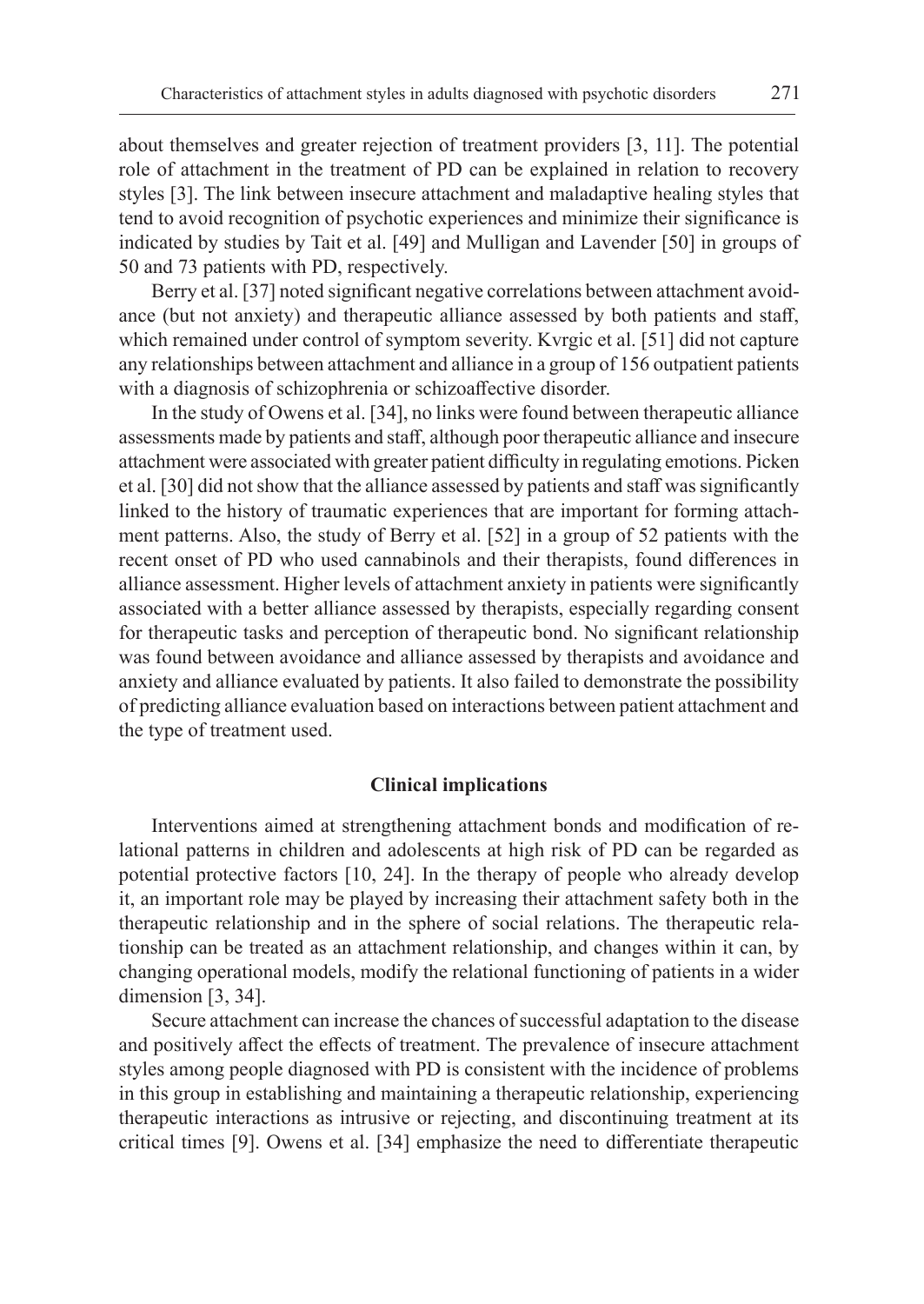interactions depending on patient attachment styles. Adapting to them requires control of the distance in the therapeutic relationship: its gradual increase in patients with anxiety attachment and reduction in those with avoidant attachment.

Shaping a secure attachment in a therapeutic relationship requires creating opportunities for patients to express negative emotions as well as supporting their autonomy and exploratory activities [11]. Implementation of strategies aimed at improving individual spheres of psychosocial functioning related to attachment, i.e., creating and maintaining social relationships, metacognitive skills and regulation of emotions may also be important [3, 9, 24, 53]. A perspective that requires further research is testing biological interventions (e.g., oxytocin administration) with a potential effect on increasing the patient's attachment safety [43, see 54].

## **Summary**

Literature analysis indicates that insecure attachment can be a risk factor for the development of PD, worsening of psychotic symptoms, reduction in the quality of life of patients and difficulties in their treatment. In contrast, a secure attachment pattern is recognized as an immunity factor that promotes better engagement in treatment and recovery. Assuming multifactorial conditioning of psychoses, attachment should, however, be considered as one of many elements important for the development, as well as the course and treatment of the disease [2-4, 10, 11, 37].

# **References**

- 1. Bowlby J. *Attachment and loss*, vol. 1: *Attachment.* New York: Basic Books; 1982.
- 2. Berry K, Barrowclough C, Wearden A. *A review of the role of adult attachment style in psychosis: Unexplored issues and questions for further research.* Clin. Psychol. Rev. 2007; 27(4): 458–475.
- 3. Korver-Nieberg N, Berry K, Meijer C, Haan de L. *Adult attachment and psychotic phenomenology in clinical and non-clinical samples: A systematic review.* Psychol. Psychother. 2014; 87(2): 127–154. Doi: 10.1111/papt.12010
- 4. Mathews S, Onwumere J, Bissoli S, Ruggeri M, Kuipers E, Valmaggia L. *Measuring attachment and parental bonding in psychosis and its clinical implications.* Epidemiol. Psychiatr. Sci. 2016; 25(2): 142–149. Doi: 10.1017/S2045796014000730
- 5. Goodwin I. *The relevance of attachment theory to the philosophy, organization, and practice of adult mental health care.* Clin. Psychol. Rev. 2003; 23(1): 35–56.
- 6. Ainsworth MDS, Blehar MC, Waters E, Wall SN. *Patterns of attachment: Psychological study of the strange situation.* New York: Psychology Press; 2015.
- 7. Main M, Solomon J. *Procedures for identifying infants as disorganized/disoriented during the Ainsworth Strange Situation.* In: Greenberg MT, Cicchetti D, Cummings EM, editors. *Attachment in the preschool years: Theory, research, and intervention.* Chicago: University of Chicago Press; 1990. pp. 121–160.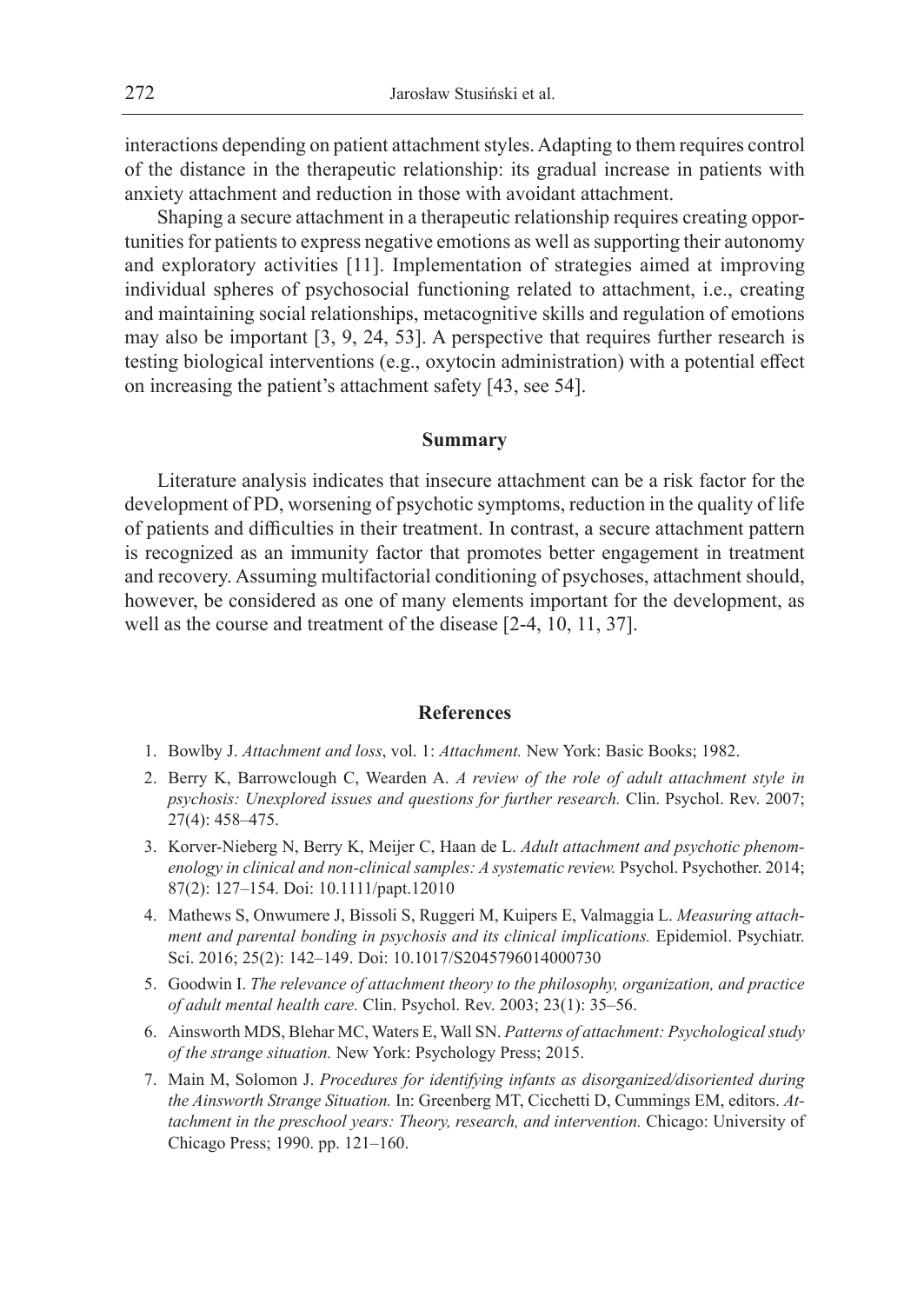- 8. Bartholomew K. *Avoidance of intimacy: An attachment perspective.* J. Soc. Pers. Relat. 1990; 7(2): 147–178. Doi: 10.1177/0265407590072001
- 9. Carr SC, Hardy A, Fornells-Ambrojo M. *Relationship between attachment style and symptom severity across the psychosis spectrum: A meta-analysis.* Clin. Psychol. Rev. 2018; 59: 145–158. Doi: 10.1016/j.cpr.2017.12.001
- 10. Harder S. *Attachment in schizophrenia Implications for research, prevention, and treatment.* Schizophr. Bull. 2014; 40(6): 1189–1193. Doi: 10.1093/schbul/sbu133
- 11. Gumley AI, Taylor HE, Schwannauer M, MacBeth A. *A systematic review of attachment and psychosis: Measurement, construct validity and outcomes.* Acta Psychiatr. Scand. 2014; 129(4): 257–274. Doi: 10.1111/acps.12172
- 12. Main M, Kaplan N, Cassidy J. *Security in infancy, childhood, and adulthood: A move to the level of representation.* Monogr. Soc. Res. Child Dev. 1985; 50(1–2): 66–104. Doi: 10.2307/3333827
- 13. Hazan C, Shaver P. *Romantic love conceptualized as an attachment process.* J. Pers. Soc. Psychol. 1987; 52(3): 511–524. Doi: 10.1037/0022-3514.52.3.511
- 14. Berry K, Band R, Corcoran R, Barrowclough C, Wearden A. *Attachment styles, earlier interpersonal relationships and schizotypy in a non-clinical sample.* Psychol. Psychother. 2007; 80(4): 563–576.
- 15. Plopa M. *Kwestionariusz Stylów Przywiązania (KSP). Podręcznik.* Warsaw: Vizja Press & IT; 2008.
- 16. Feeney JA, Noller P, Hanrahan M. *Assessing adult attachment.* In: Sperling MB, Berman WH, editors. *Attachment in adults: Clinical and developmental perspectives.* New York: Guilford Press; 1994. pp. 128–152.
- 17. Bartholomew K, Horowitz LM. *Attachment styles among young adults. A test of a four-category model.* J. Pers. Soc. Psychol. 1991; 61(2): 226–244.
- 18. Goodwin I, Holmes G, Cochrane R, Mason O. *The ability of adult mental health services to meet clients' attachment needs: The development and implementation of the Service Attachment Questionnaire.* Psychol. Psychother. 2003; 76(Pt 2): 145–161.
- 19. Collins NL. *Working models of attachment: Implications for explanation, emotion and behaviour.* J. Pers. Soc. Psychol. 1996; 71(4): 810–832.
- 20. Brennan KA, Clark CL, Shaver PR. *Self-report measurement of adult romantic attachment: An integrative overview.* In: Simpson JA, Rholes WS, editors. *Attachment theory and close relationships.* New York: Guilford Press; 1998. pp. 46–76.
- 21. Varese F, Smeets F, Drukker M, Lieverse R, Lataster T, Viechtbauer W et al. *Childhood adversities increase the risk of psychosis: A meta-analysis of patient-control, prospective-and crosssectional cohort studies.* Schizophr. Bull. 2012; 38(4): 661–671. Doi: 10.1093/schbul/sbs050
- 22. Matheson SL, Shepherd AM, Pinchbeck RM, Laurens KR, Carr VJ. *Childhood adversity in schizophrenia: A systematic meta-analysis.* Psychol. Med. 2013; 43(2): 225–238. Doi: 10.1017/ S0033291712000785
- 23. Debbané M, Salaminios G, Luyten P, Badoud D, Armando M, Solida Tozzi A et al. *Attachment, neurobiology, and mentalizing along the psychosis continuum.* Front. Hum. Neurosci. 2016; 10: 406. Doi: 10.3389/fnhum.2016.00406
- 24. Rajkumar RP. *Childhood attachment and schizophrenia: The "attachment-developmentalcognitive" (ADC) hypothesis.* Med. Hypotheses 2014; 83(3): 276–281. Doi: 10.1016/j. mehy.2014.05.017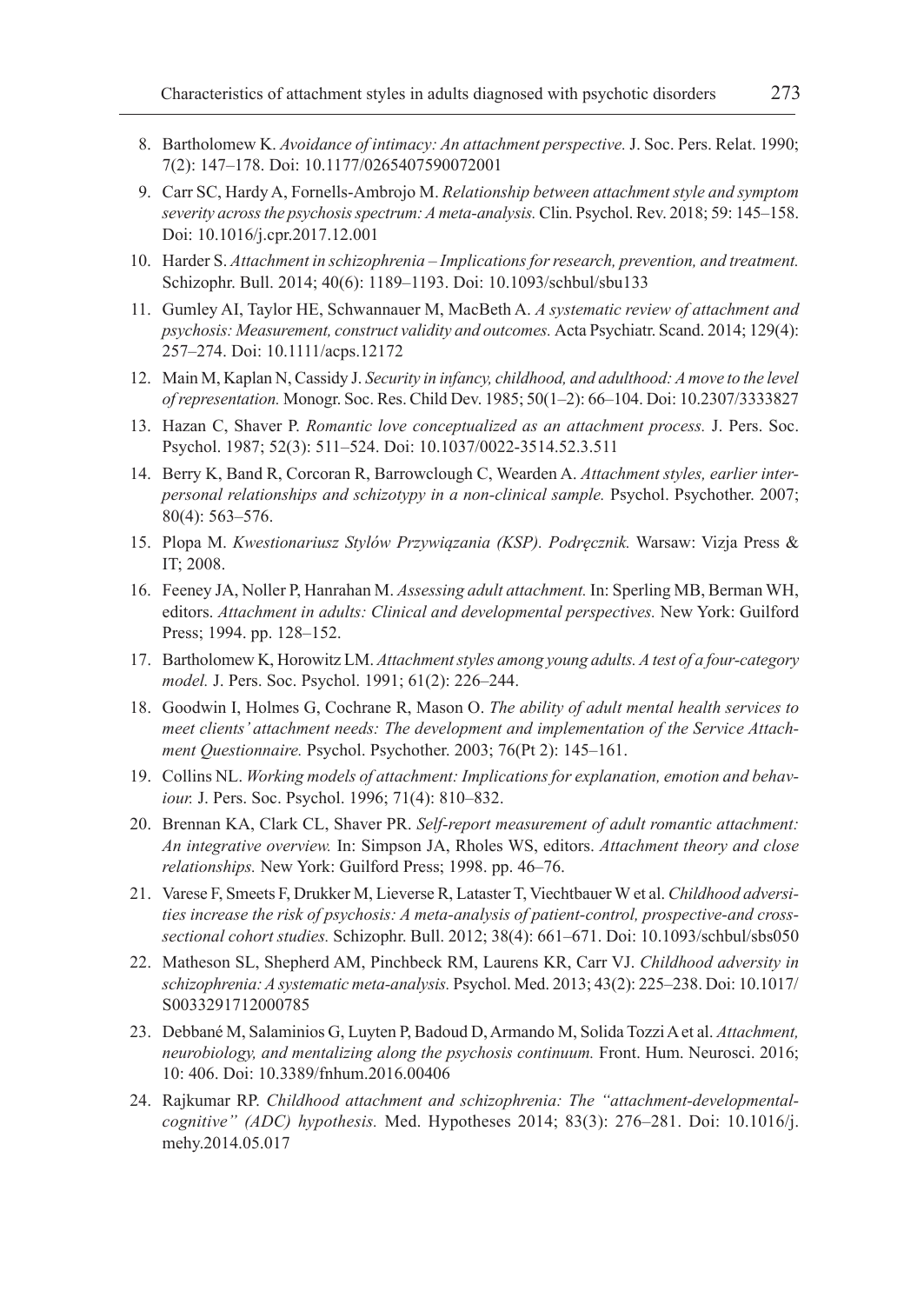- 25. Liotti G, Gumley A. *An attachment perspective on schizophrenia: The role of disorganized attachment, dissociation and mentalization.* In: Moskowitz A, Schäfer I, Dorahy MJ, editors. *Psychosis, trauma and dissociation: Emerging perspectives on severe psychopathology.* New York: Wiley-Blackwell; 2008. pp. 117–133. Doi: 10.1002/9780470699652
- 26. Berry K, Varese F, Bucci S. *Cognitive attachment model of voices: Evidence base and future implications.* Front. Psychiatry 2017; 8: 111. Doi: 10.3389/fpsyt.2017.00111
- 27. Brent BK, Fonagy P. *A mentalization-based treatment approach to disturbances of social understanding in schizophrenia.* In: Lysaker PH, Dimaggio G, Brüne M, editors. *Social cognition and metacognition in schizophrenia: Psychopathology and treatment approaches.* Amsterdam: Elsevier Academic Press; 2014. pp. 245–259.
- 28. Berry K, Wearden A, Barrowclough C. *Adult attachment styles and psychosis: An investigation of associations between general attachment styles and attachment relationships with specific others.* Soc. Psychiatry Psychiatr. Epidemiol. 2007; 42(12): 972–976. Doi: 10.1007/ s00127-007-0261-5
- 29. Couture S, Lecomte T, Leclerc C. *Personality characteristics and attachment in first episode psychosis: Impact on social functioning.* J. Nerv. Ment. Dis. 2007; 195(8): 631–639. Doi: 10.1097/NMD.0b013e31811f4021
- 30. Picken AL, Berry K, Tarrier N, Barrowclough C. *Traumatic events, posttraumatic stress disorder, attachment style, and working alliance in a sample of people with psychosis.* J. Nerv. Ment. Dis. 2010; 198(10): 775–778. Doi: 10.1097/NMD.0b013e3181f4b163
- 31. Pos K, Bartels-Velthuis AA, Simons CJ, Korver-Nieberg N, Meijer CJ, de Haan L; GROUP. *Theory of Mind and attachment styles in people with psychotic disorders, their siblings, and controls.* Aust. N. Z. J. Psychiatry 2015; 49(2): 171–180. Doi: 10.1177/0004867414546386
- 32. MacBeth A, Gumley A, Schwannauer M, Fisher R. *Attachment states of mind, mentalization, and their correlates in a first-episode psychosis sample.* Psychol. Psychother. 2011; 84(1): 42–57. Doi: 10.1348/147608310X530246
- 33. Korver-Nieberg N, Fett AK, Meijer CJ, Koeter MW, Shergill SS, Haan de L et al. *Theory of mind, insecure attachment and paranoia in adolescents with early psychosis and healthy controls.* Aust. N. Z. J. Psychiatry 2013; 47(8): 737–745. Doi: 10.1177/0004867413484370
- 34. Owens KA, Haddock G, Berry K. *The role of the therapeutic alliance in the regulation of emotion in psychosis: An attachment perspective.* Clin. Psychol. Psychother. 2013; 20(6): 523–530. Doi: 10.1002/cpp.1793
- 35. Darrell-Berry H, Bucci S, Palmier-Claus J, Emsley R, Drake R, Berry K. *Predictors and mediators of trait anger across the psychosis continuum: The role of attachment style, paranoia and social cognition.* Psychiatry Res. 2017; 249: 132–138. Doi: 10.1016/j.psychres.2017.01.007
- 36. Ascone L, Schlier B, Sundag J, Lincoln TM. *Pathways from insecure attachment dimensions to paranoia: The mediating role of hyperactivating emotion regulation versus blaming others.* Psychol. Psychother. 2020; 93(1): 72–87. Doi: 10.1111/papt.12208
- 37. Berry K, Barrowclough C, Wearden A. *Attachment theory: A framework for understanding symptoms and interpersonal relationships in psychosis.* Behav. Res. Ther. 2008; 46(12): 1275–1282. Doi: 10.1016/j.brat.2008.08.009
- 38. Melo SS, Taylor JL, Bentall RP. *'Poor me' versus 'bad me' paranoia and the instability of persecutory ideation.* Psychol. Psychother. 2006; 79(2): 271–287.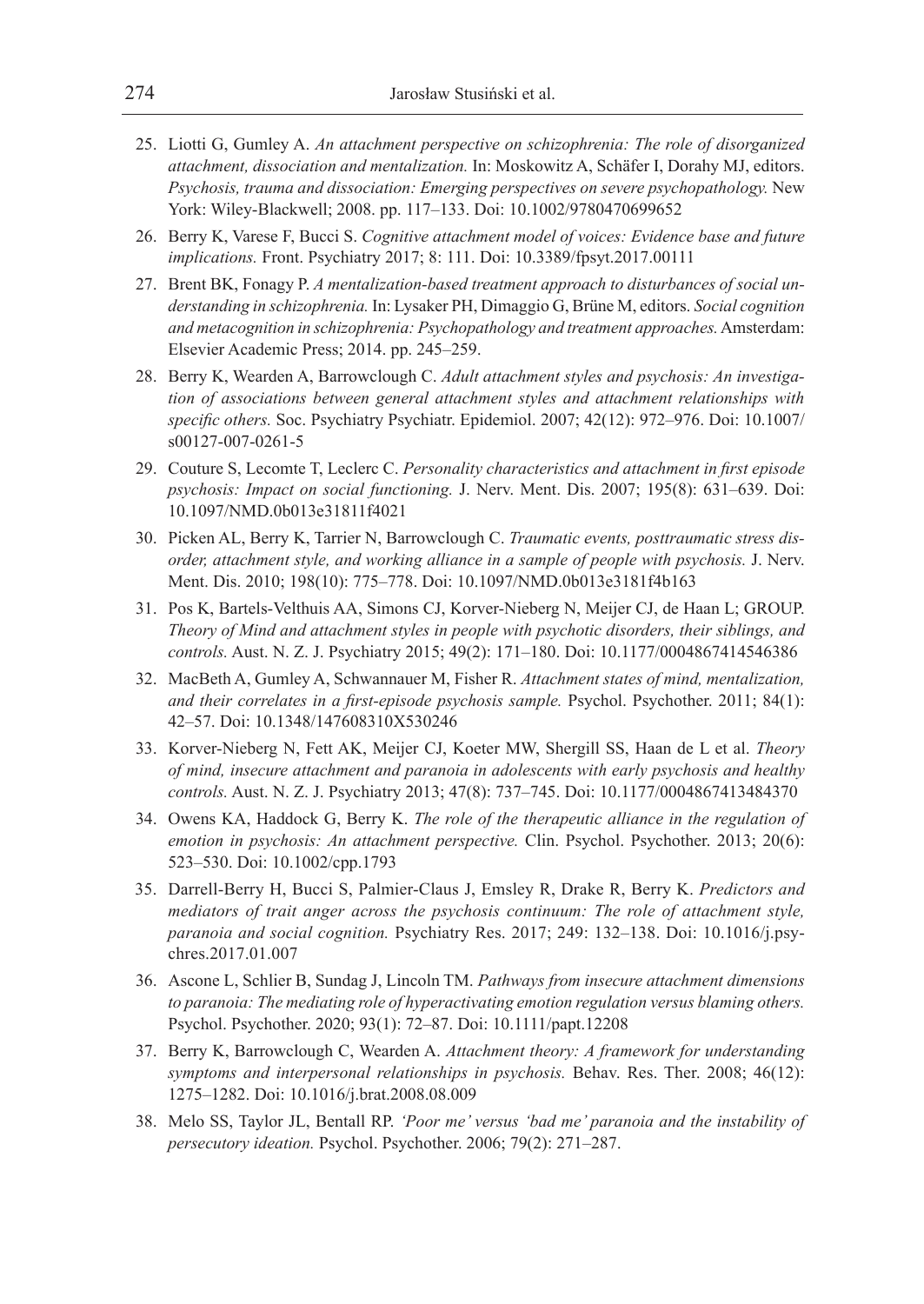- 39. Ponizovsky AM, Vitenberg E, Baumgarten-Katz I, Grinshpoon A. *Attachment styles and affect regulation among outpatients with schizophrenia: Relationships to symptomatology and emotional distress.* Psychol. Psychother. 2013; 86(2): 164–182. Doi: 10.1111/j.2044 – -8341.2011.02054.x
- 40. Strand J, Goulding A, Tidefors I. *Attachment styles and symptoms in individuals with psychosis.* Nord. J. Psychiatry 2015; 69(1): 67–72. Doi: 10.3109/08039488.2014.929740
- 41. Wickham S, Sitko K, Bentall RP. *Insecure attachment is associated with paranoia but not hallucinations in psychotic patients: The mediating role of negative self-esteem.* Psychol. Med. 2015; 45(7): 1495–507. Doi: 10.1017/S0033291714002633
- 42. Berry K, Wearden A, Barrowclough C, Oakland L, Bradley J. *An investigation of adult attachment and the nature of relationships with voices.* Br. J. Clin. Psychol. 2012; 51(3): 280–291. Doi: 10.1111/j.2044-8260.2011.02027.x
- 43. Korver-Nieberg N, Berry K, Meijer C, de Haan L, Ponizovsky AM. *Associations between attachment and psychopathology dimensions in a large sample of patients with psychosis.* Psychiatry Res. 2015; 228(1): 83–88. Doi: 10.1016/j.psychres.2015.04.018
- 44. Pearce J, Simpson J, Berry K, Bucci S, Moskowitz A, Varese F. *Attachment and dissociation as mediators of the link between childhood trauma and psychotic experiences.* Clin. Psychol. Psychother. 2017; 24(6): 1304–1312. Doi: 10.1002/cpp.2100
- 45. Pilton M, Bucci S, McManus J, Hayward M, Emsley R, Berry K. *Does insecure attachment mediate the relationship between trauma and voice-hearing in psychosis?* Psychiatry Res. 2016; 246: 776–782. Doi: 10.1016/j.psychres.2016.10.050
- 46. Bucci S, Emsley R, Berry K. *Attachment in psychosis: A latent profile analysis of attachment styles and association with symptoms in a large psychosis cohort.* Psychiatry Res. 2017; 247: 243–249. Doi: 10.1016/j.psychres.2016.11.036
- 47. Ponizovsky AM, Nechamkin Y, Rosca P. *Attachment patterns are associated with symptomatology and course of schizophrenia in male inpatients.* Am. J. Orthopsychiatry 2007; 77(2): 324–331.
- 48. Gumley AI, Schwannauer M, Macbeth A, Fisher R, Clark S, Rattrie L et al. *Insight, duration of untreated psychosis and attachment in first-episode psychosis: Prospective study of psychiatric recovery over 12-month follow-up.* Br. J. Psychiatry 2014; 205(1): 60–67. Doi: 10.1192/bjp.bp.113.126722
- 49. Tait L, Birchwood M, Trower P. *Adapting to the challenge of psychosis: Personal resilience and the use of sealing-over (avoidant) coping strategies.* Br. J. Psychiatry 2004; 185: 410–415.
- 50. Mulligan A, Lavender T. *An investigation into the relationship between attachment, gender and recovery from psychosis in a stable community-based sample.* Clin. Psychol. Psychother. 2010; 17(4): 269–284.
- 51. Kvrgic S, Cavelti M, Beck EM, Rüsch N, Vauth R. *Therapeutic alliance in schizophrenia: the role of recovery orientation, self-stigma, and insight.* Psychiatry Res. 2013; 209(1): 15–20. Doi: 10.1016/j.psychres.2012.10.009
- 52. Berry K, Palmer T, Gregg L, Barrowclough C, Lobban F. *Attachment and therapeutic alliance in psychological therapy for people with recent onset psychosis who use cannabis.* Clin. Psychol. Psychother. 2018; 25(3): 440–445. Doi: 10.1002/cpp.2178
- 53. Harder S, Folke S. *Affect regulation and metacognition in psychotherapy of psychosis: An integrative approach.* J. Psychother. Integr. 2012; 22(4): 330–343.